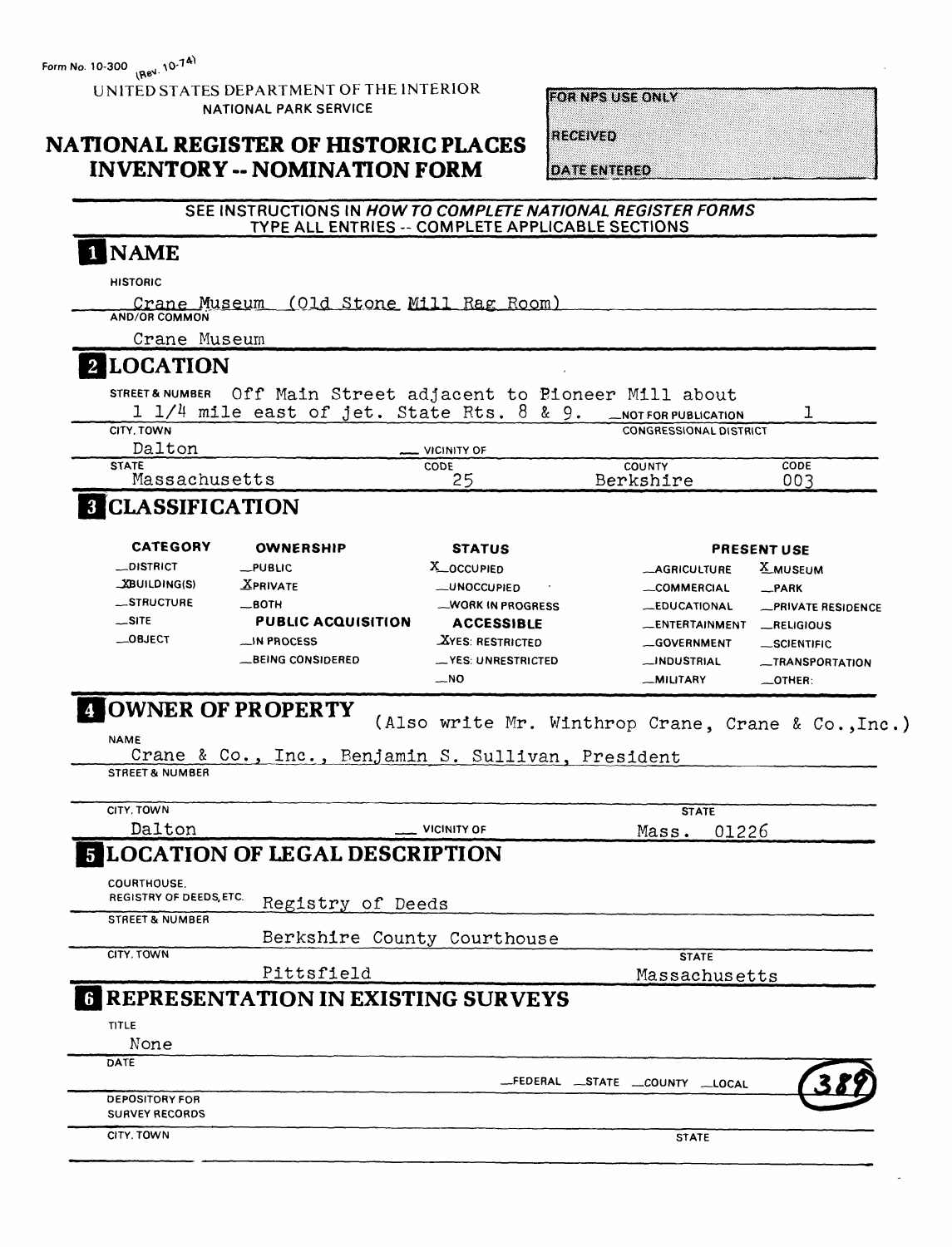## **DESCRIPTION**

|                                               | <b>CONDITION</b>                                          | <b>CHECK ONE</b>                       | <b>CHECK ONE</b>                   |       |  |  |
|-----------------------------------------------|-----------------------------------------------------------|----------------------------------------|------------------------------------|-------|--|--|
| <b>XEXCELLENT</b><br>$\equiv$ GOOD<br>$-FAIR$ | <b>LDETERIORATED</b><br><b>RUINS</b><br><b>LUNEXPOSED</b> | <b>__UNALTERED</b><br><b>X ALTERED</b> | <b>X</b> ORIGINAL SITE<br>$-MOVED$ | DATE_ |  |  |
|                                               |                                                           |                                        |                                    |       |  |  |

**DESCRIBE THE PRESENT AND ORIGINAL (IF KNOWN) PHYSICAL APPEARANCE**

Along an approximately 1-mlle-long stretch of the Housatonic River south of Dalton proper, several late 19th-century red brick paper mills (listed in item no. 8 of this report) stand in stately testimony to the important position that Crane & Co. has occupied for decades in the American papermaking industry. These plants still operate in much the same fashion as they did years ago, although each bears one or more relatively recent additions and all use artesian instead of river water. One of the plants, the 1892 Pioneer Mill, occupies part of the site of Zenas Crane's Old Stone Mill and stands adjacent to the Crane Museum (Old Stone Mill Rag Room), a one-story gray fieldstone structure that constitutes the only remaining portion of Old Stone Mill. Zenas erected that sturdy edifice in 1844, and it served as a manufacturing and experimental facility until the 1890's when all but the Rag Room section was demolished. Because it is the only extant structure directly associated with Zenas Crane, because Winthrop Murray Crane began his industrial career in it, and because even in the midst of modern development it retains a measure of its original atmosphere of rural isolation, the Rag Room outstandingly represents the early history of both the Crane company and the Berkshire papermaking region.

The Rag Room, to which rags were brought originally for sorting at the start of the papermaking process, is a small structure measuring only three bays wide and seven bays long. In the original plant configuration it stood at the rear or southwest corner of the Old Stone Mill complex and abutted the other sections along a portion of its north end. Today this facade is totally exposed and forms the front entrance to the structure. Instead of a passage into another building the facade is now graced with a classic entryway added in 1930 when the structure was converted into a museum. Although the beams and planking of the slate-shingled steeped gable roof were replaced at that same time, the building retains its initial silhouette and general exterior decor.

On the front or north facade the "new" entryway features transomed double wood doors set in a paneled recess which has flanking Doric columns and an entablature with an inscribed frieze bearing the words "Crane Museum." Above this is a circular window with glass panes arranged in a global design. These decorative features represent the only significant change in the building's exterior. Along the west side are five original four-over-four double-hung sash windows in wood frames

(continued)

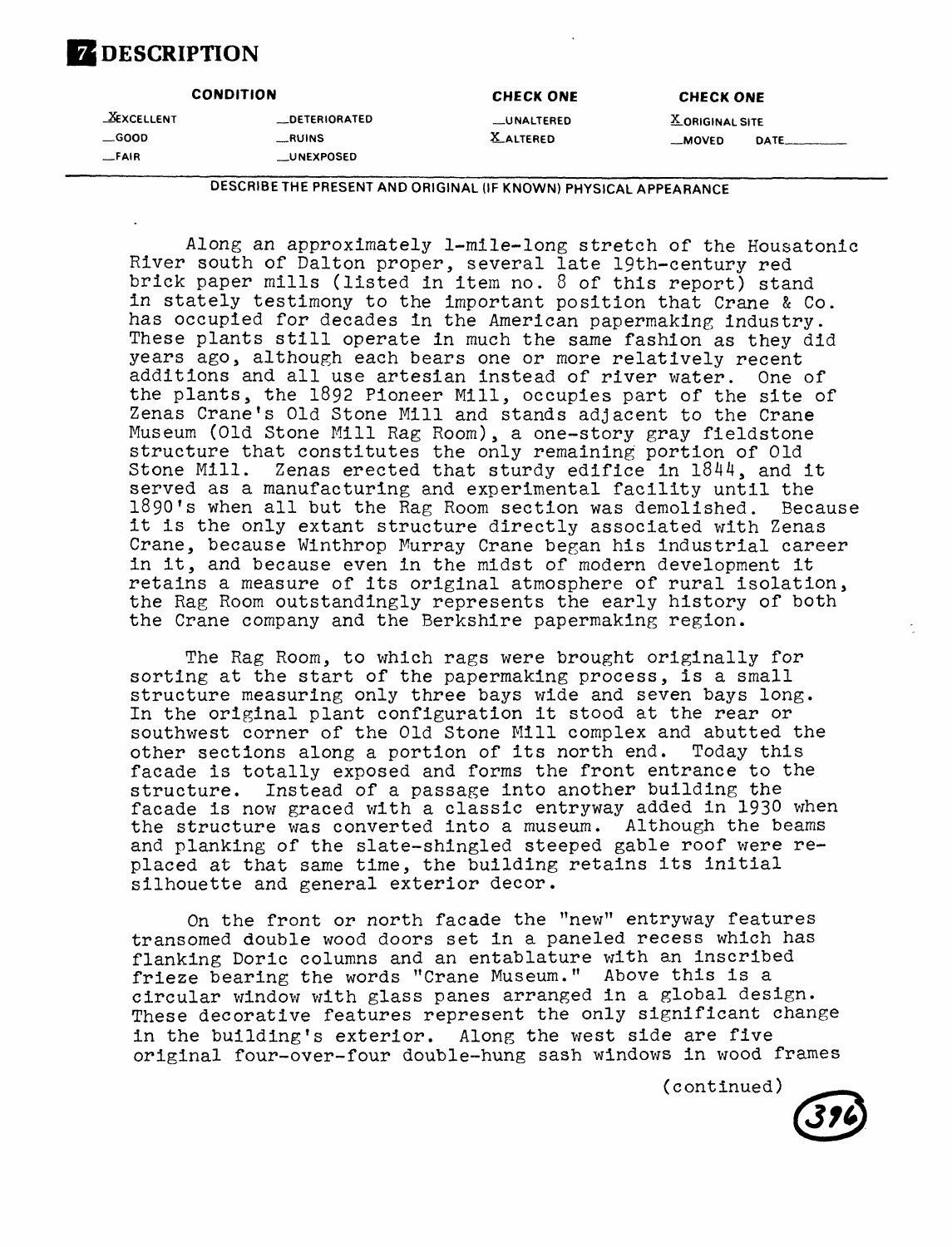## **01 SIGNIFICANCE**

| $X_{-1}$ 900-  | _COMMUNICATIONS               | X_INDUSTRY<br><b>LINVENTION</b>                  | _POLITICS/GOVERNMENT          | $\equiv$ OTHER (SPECIFY) |
|----------------|-------------------------------|--------------------------------------------------|-------------------------------|--------------------------|
| X1800-1899     | $\equiv$ COMMERCE             | __EXPLORATION/SETTLEMENT                         | <b>_PHILOSOPHY</b>            | _TRANSPORTATION          |
| $-1700-1799$   | $\_$ ART                      | <b>LENGINEERING</b>                              | __MUSIC                       | $_{\dots}$ THEATER       |
| $-1600-1699$   | <b>_ARCHITECTURE</b>          | <b>EDUCATION</b>                                 | -MILITARY                     | _SOCIAL/HUMANITARIAN     |
| $-1500 - 1599$ | <b>__AGRICULTURE</b>          | <b>ECONOMICS</b>                                 | <b>LLITERATURE</b>            | _SCULPTURE               |
| $-1400-1499$   | <b>ARCHEOLOGY-HISTORIC</b>    | __CONSERVATION                                   | $\mathcal{L}$ LAW             | $$ SCIENCE               |
| -PREHISTORIC   | <b>ARCHEOLOGY-PREHISTORIC</b> | COMMUNITY PLANNING                               | <b>LANDSCAPE ARCHITECTURE</b> | RELIGION                 |
| <b>PERIOD</b>  |                               | AREAS OF SIGNIFICANCE -- CHECK AND JUSTIFY BELOW |                               |                          |

**STATEMENT OF SIGNIFICANCE**

In a recent doctoral dissertation guided partly by historian Brooke Kindle, Judith A. McGaw notes that "during the 1820's and 30's when the cyclinder paper making [sic] machine became common and the 1840's and 50's when Fourdrinier machines replaced the cyclinders, Berkshire County [Massachusetts] grew to be the leading paper making [sic] region in the United States, a distinction it continued to hold through the Civil War years."<sup>1</sup> This "Berkshire industry is held in the minds of Americans today," says paper historian David C. Smith, "because of the Crane" company, "the oldest paper manufacturer in  $con_{\overline{2}}$ tinuous operation on the same site" anywhere in the country. The firm has been "a pioneer and a powerful influence," asserts industry historian Lyman Weeks," and [it] takes a conspicious place as an historical landmark," outstandingly representing both the early development of the American paper industry and its evolution through the 1800's into the 20th century.<sup>3</sup>

In addition to its general contributions, Crane & Co. has historically been a leader in fine rag paper production. When founded by Zenas Crane in 1801, the firm, like most others of that era, produced about five reams per day. It grew with the Berkshire region, though, and eventually became the Nation's leading maker of banknote and social paper. In 1879, through the business acumen and manufacturing skills of Zenas' grandson Winthrop Murray Crane, who later became Governor of Massachusetts

(continued)

 $\overline{1}_J$ udith A. McGaw, "The Sources and Impact of Mechanization: The Berkshire County, Massachusetts, Paper Industry, 1801-1885 As a Case Study" (Ph.D. dissertation, New York University, 1977), 2. 2David C. Smith, History of Papermaking in the United States: 1691-1969 (New York, 1970), 20-21. 3Lyman Horace Weeks, A History of Paper-Manufacturing in the United States, 1690-1916 (New York, 1966), 127.

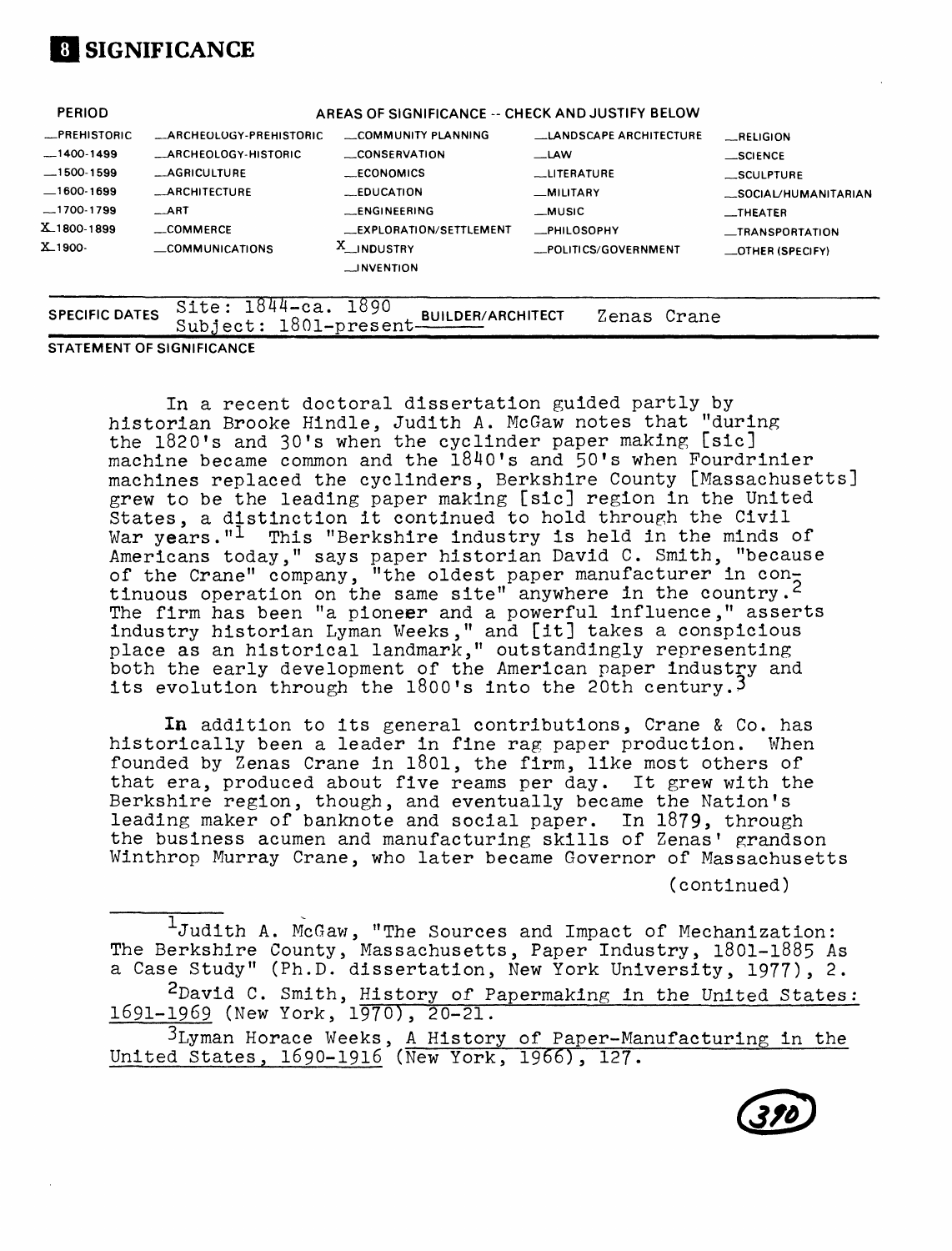# **E** MAJOR BIBLIOGRAPHICAL REFERENCES

(See continuation sheet.)

| <b>IOGEOGRAPHICAL DATA</b><br>UTM REFERENCES                                                                                                                                                                                                                                                                                                                                      | ACREAGE OF NOMINATED PROPERTY Circa 1 1/2 acres                                    |                                 |                  |               |
|-----------------------------------------------------------------------------------------------------------------------------------------------------------------------------------------------------------------------------------------------------------------------------------------------------------------------------------------------------------------------------------|------------------------------------------------------------------------------------|---------------------------------|------------------|---------------|
| ZONE<br>64.9620<br>CII                                                                                                                                                                                                                                                                                                                                                            | $A[1,8]$ $64.9760$ $470.33.40$<br>4703800                                          | B/J, 8<br><b>ZONE</b><br>D)     | 614,917,80       | 4.703250      |
| <b>VERBAL BOUNDARY DESCRIPTION</b>                                                                                                                                                                                                                                                                                                                                                |                                                                                    |                                 |                  |               |
|                                                                                                                                                                                                                                                                                                                                                                                   |                                                                                    | (See last page of description.) |                  |               |
|                                                                                                                                                                                                                                                                                                                                                                                   | LIST ALL STATES AND COUNTIES FOR PROPERTIES OVERLAPPING STATE OR COUNTY BOUNDARIES |                                 |                  |               |
| <b>STATE</b>                                                                                                                                                                                                                                                                                                                                                                      | <b>CODE</b>                                                                        | <b>COUNTY</b>                   |                  | <b>CODE</b>   |
| <b>STATE</b>                                                                                                                                                                                                                                                                                                                                                                      | <b>CODE</b>                                                                        | <b>COUNTY</b>                   |                  | CODE          |
| <b>FORM PREPARED BY</b><br><b>NAME / TITLE</b>                                                                                                                                                                                                                                                                                                                                    | George R. Adams, Director, Historic Landmarks Project                              |                                 |                  |               |
| ORGANIZATION                                                                                                                                                                                                                                                                                                                                                                      |                                                                                    |                                 |                  |               |
| <b>STREET &amp; NUMBER</b>                                                                                                                                                                                                                                                                                                                                                        | American Association for State and Local History                                   |                                 | <b>TELEPHONE</b> | December 1977 |
|                                                                                                                                                                                                                                                                                                                                                                                   | 1400 Eighth Avenue South                                                           |                                 |                  | 615/242-5583  |
| <b>CITY OR TOWN</b>                                                                                                                                                                                                                                                                                                                                                               |                                                                                    |                                 | <b>STATE</b>     |               |
| Nashville,                                                                                                                                                                                                                                                                                                                                                                        |                                                                                    |                                 | <u>Tennessee</u> | 37203         |
| <b>IN STATE HISTORIC PRESERVATION OFFICER CERTIFICATION</b>                                                                                                                                                                                                                                                                                                                       |                                                                                    |                                 |                  |               |
|                                                                                                                                                                                                                                                                                                                                                                                   | THE EVALUATED SIGNIFICANCE OF THIS PROPERTY WITHIN THE STATE IS:                   | STATE                           | LOCAL ___        |               |
| NATIONAL ___                                                                                                                                                                                                                                                                                                                                                                      |                                                                                    |                                 |                  |               |
| As the designated State Historic Preservation Officer for the National Historic Preservation Act of 1966 (Public Law 89-665).<br>hereby nominate this property for inclusion in the National Register and certify that it has been evaluated according to the<br>criteria and procedures set forth by the National Park Service.<br>STATE HISTORIC PRESERVATION OFFICER SIGNATURE |                                                                                    |                                 |                  |               |
| <b>TITLE</b>                                                                                                                                                                                                                                                                                                                                                                      |                                                                                    |                                 | <b>DATE</b>      |               |
| <b>FOR NPS USE ONLY</b>                                                                                                                                                                                                                                                                                                                                                           | I HEREBY CERTIFY THAT THIS PROPERTY IS INCLUDED IN THE NATIONAL REGISTER           |                                 | DATE             |               |
| <b>ATTEST</b>                                                                                                                                                                                                                                                                                                                                                                     | DIRECTOR, OFFICE OF ARCHEOLOGY AND HISTORIC PRESERVATION                           |                                 | <b>DATE</b>      |               |
| KEEPER OF THE NATIONAL REGISTER                                                                                                                                                                                                                                                                                                                                                   |                                                                                    |                                 |                  |               |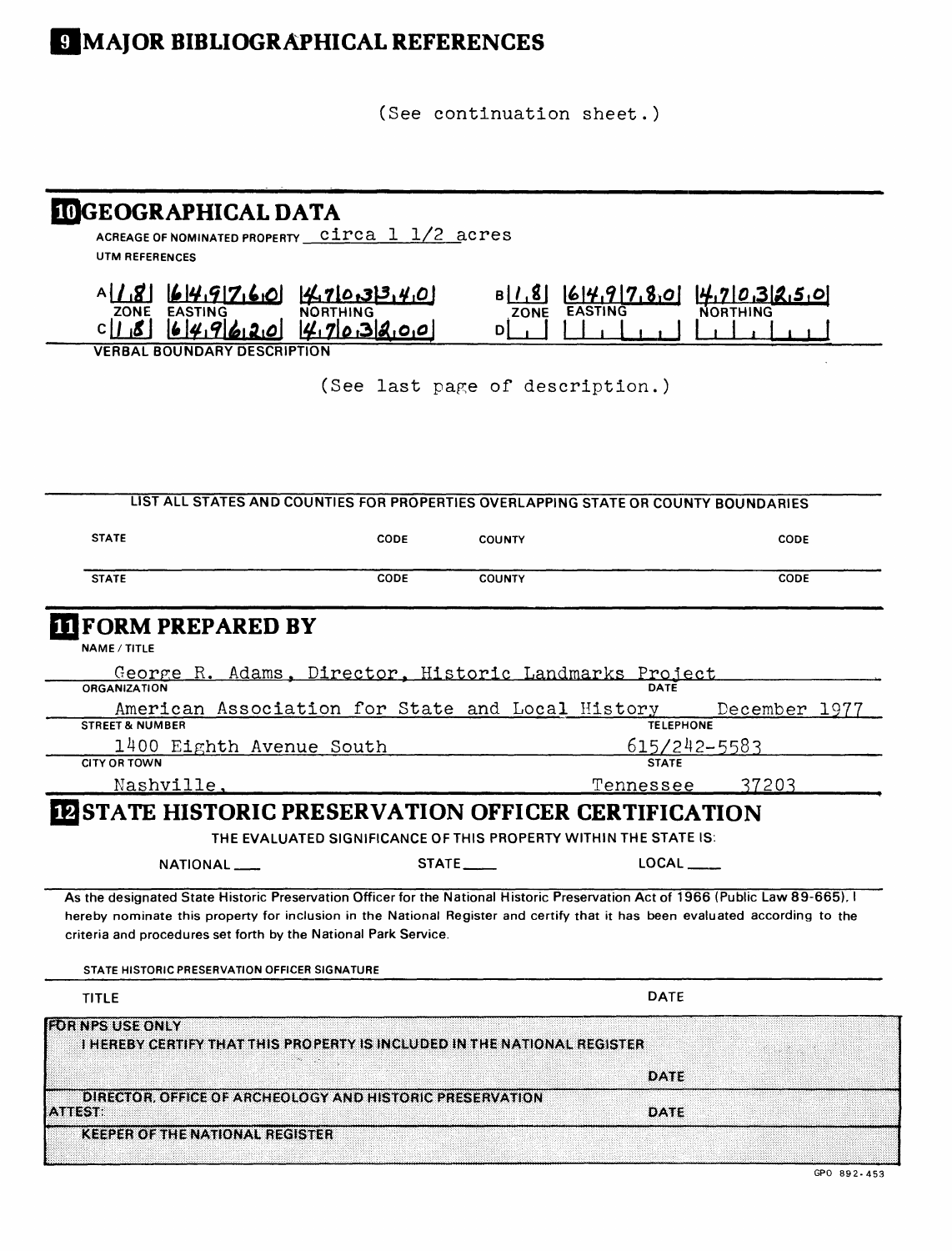**RECEIVED** 

**DATE ENTERED** 

**NATIONAL REGISTER OF HISTORIC PLACES INVENTORY -- NOMINATION FORM**

**CONTINUATION SHEET** Crane Museum ITEM NUMBER 7 PAGE one\_\_\_\_\_\_\_\_\_\_\_

with louvered wood shutters and stone sills and lintels. The rear facade displays another recessed double door, but instead of columns and an entablature, it has a heavy stone lintel which matches the lintels of flanking tripartite windows. Each of these two openings features a center-placed six-over-six double-hung sash window with flanking two-over-two sash windows. Above the door is a pair of mullioned nine-over-nine sash openings, All exterior woodwork is white-painted except the dark groundlevel cellar door situated near the rear of the west side.

Attached to the rear three-fourths of the east side of the Rag Room is a low one-story red brick structure dating from the late 19th century and housing Crane & Co. motor vehicle facilities for Pioneer Mill. Fortunately a row of trees and shrubs and a white pickett fence along a stone wall block much of this addition from view at the front and rear of the Rag Room. This shield, plus the wide natural vista of trees, river, and mill race on the other three sides, gives the old stone building a somewhat rurallike atmosphere that captures part of the escence of the setting as it must have appeared initially.

Inside, the Rag Room consists of a single large chamber which houses a collection of artifacts and exhibits delineating the history of the Crane company and papermaking in Berkshire County. Among the items on display is a Henry Clay letter in which he thanked Zenas Crane for samples of social paper. No original mill equipment remains.

Boundary Justification: The boundary of the inventoried property includes only the Rag Room and a narrow peninsula of land (about 1 1/2 acres) that extends westward from the structure between the old mill race and the Housatonic. This area is bounded on the south by the river and on the north principally by an unnamed access road, and it makes up the last relatively untouched portion of the old mill site. Excluded is the red brick vehicle building which abuts the east wall of the Rag Room.

Boundary Description: As indicated in red on the accompanying maps [(1) U.S.G.S. 7.5' Series, Mass., Pittsfield East Quad., 1973; and (2) AASLH Sketch Map, 1977], a line beginning at a point on the north bank of the Housatonic River opposite the

(continued)

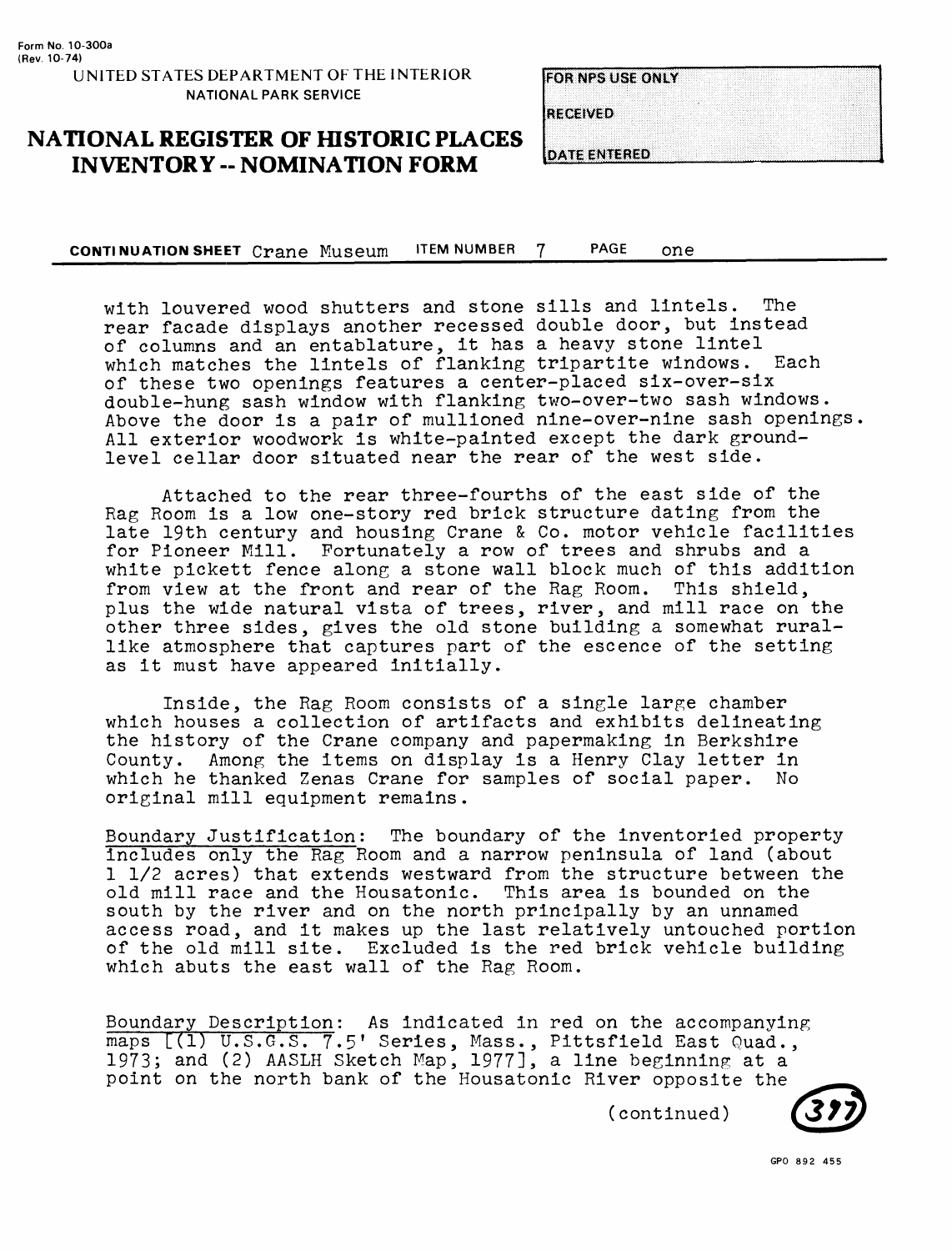**RECEIVED** 

### **NATIONAL REGISTER OF HISTORIC PLACES INVENTORY - NOMINATION FORM**

**DATE ENTERED** 

**CONTINUATION SHEET crane** Museum ITEM NUMBER 7 PAGE two\_\_\_\_\_\_\_\_\_\_\_

southeast corner of the Rag Room and extending north approximately 300 feet along the outer plane of the east wall of the Rag Room to the south curb of the unnamed access road immediately north of said Rag Room; thence; southwestward approximately 500 feet along a line coinciding with the line of the south curb of said unnamed access road to a point on the north bank of the remaining section of the old mill race where said mill race empties into the Housatonic; thence eastward approximately 500 feet across the Housatonic and along its north bank to the point of beginning.

Museum Schedule: The Museum is open to the public from the first of June until the end of September, from 2:00 p.m. to 5:00 p.m. Monday through Friday. There is no admission charge.

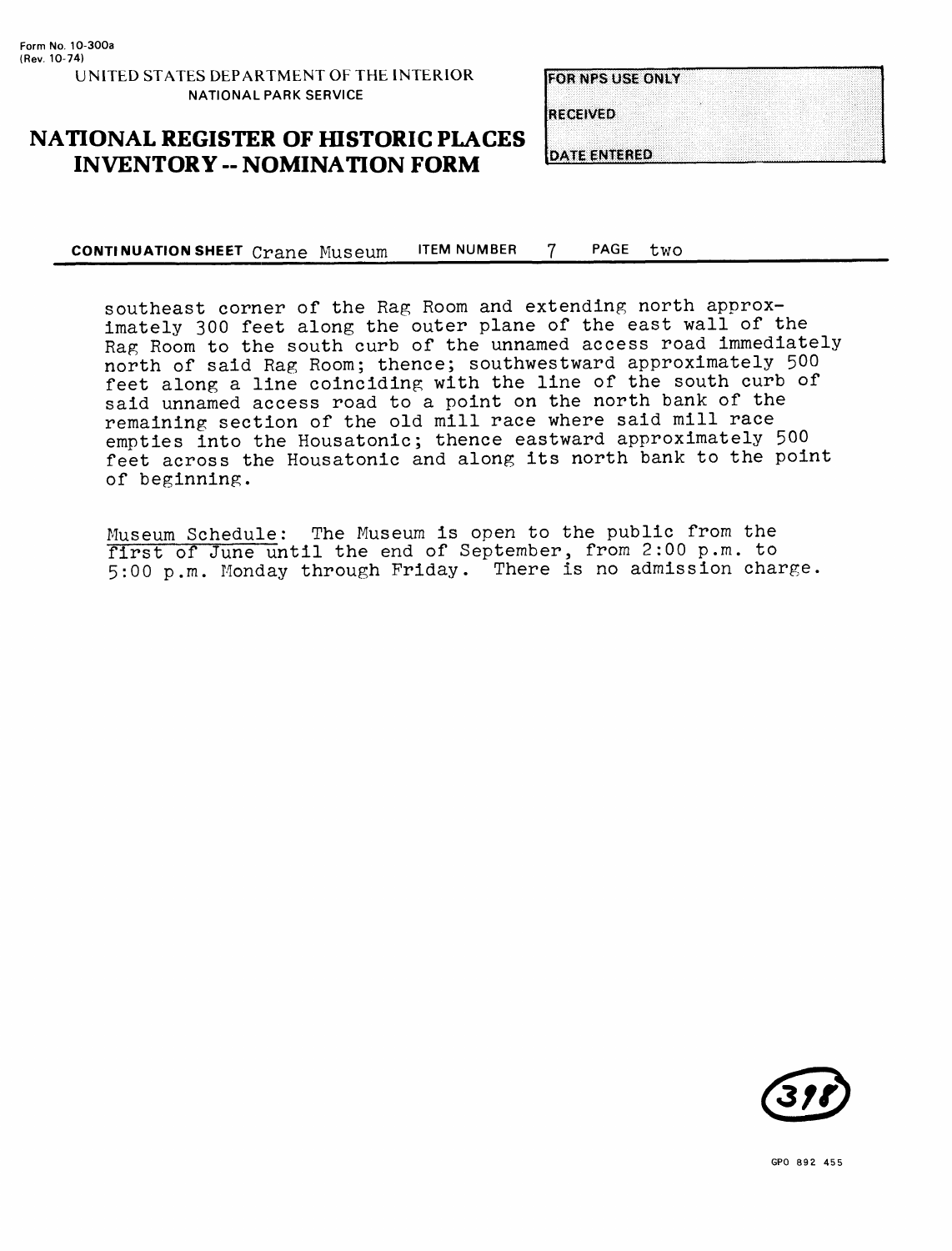RECEIVED

**NATIONAL REGISTER OF HISTORIC PLACES INVENTORY -- NOMINATION FORM**

**DATE ENTERED** 

**CONTINUATION SHEET** Crane Museum ITEM NUMBER 8 PAGE one\_\_\_\_\_\_\_\_\_\_\_\_

(1900-2) and U.S. Senator (1904-12), Crane & Co. secured an exclusive contract to make currency paper for the U.S. Treasury Department. Since that time the firm has produced more than 95 percent of American currency paper as well as a sizable amount for numerous foreign governments. According to historical writer Penrose Scull, another of Zenas' grandsons, Zenas Crane, Jr., was chiefly responsible for the company's capturing the social paper market around the turn-of-the-century, but he had significant help from his friend Marshall Field who "pushed . . . Crane paper for social notes, announcements, and invitations penned by the elite of the Midwest."<sup>4</sup> Until then most fine social paper had been imported.

The Crane Museum (Old Stone Mill Rag Room is the oldest extant Crane & Co. structure. It was erected in 1844, shortly before the death of company founder Zenas Crane, and is the building in which Winthrop Murray Crane began his papermaking career. Small and rectangular with a stepped gable, slate-covered roof, the structure originally formed part of the multisectioned Old Stone Mill, which with this exception was demolished in the 1890's. Since 1930 the Rag Room has housed the Crane Museum of papermaking. Several late-19th-century red-brick Crane mills survive nearby in various degrees of alteration, but the Rag Room best represents the early history of both the Crane company and the Berkshire papermaking region.

#### History

The American papermaking industry began in 1690 when William Rittenhouse established a mill on Paper Mill Run in Roxborough, Pennsylvania. Unfortunately no structures closely associated with that pioneer facility survive. Other mills were established at Elizabeth, N.J., and Milton, Mass., in 1728, and it is to the latter of these that Crane & Co. traces its origins. Here late in the 18th century Stephen Crane, Jr., learned the papermaking business sufficiently to launch his own factory at Newton Lower Falls on the Charles River. In this mill and later in the Burbank Mill of Worcester, Mass., (continued)

| <sup>4</sup> Penrose Scull, "The Story of 150 Years of Making Crane's<br>Papers," Supplement, The Berkshire Evening Eagle, Pittsfield, (39) |  |  |  |  |  |
|---------------------------------------------------------------------------------------------------------------------------------------------|--|--|--|--|--|
|                                                                                                                                             |  |  |  |  |  |
| Massachusetts, Febrúary 8, 1951, p. 3.                                                                                                      |  |  |  |  |  |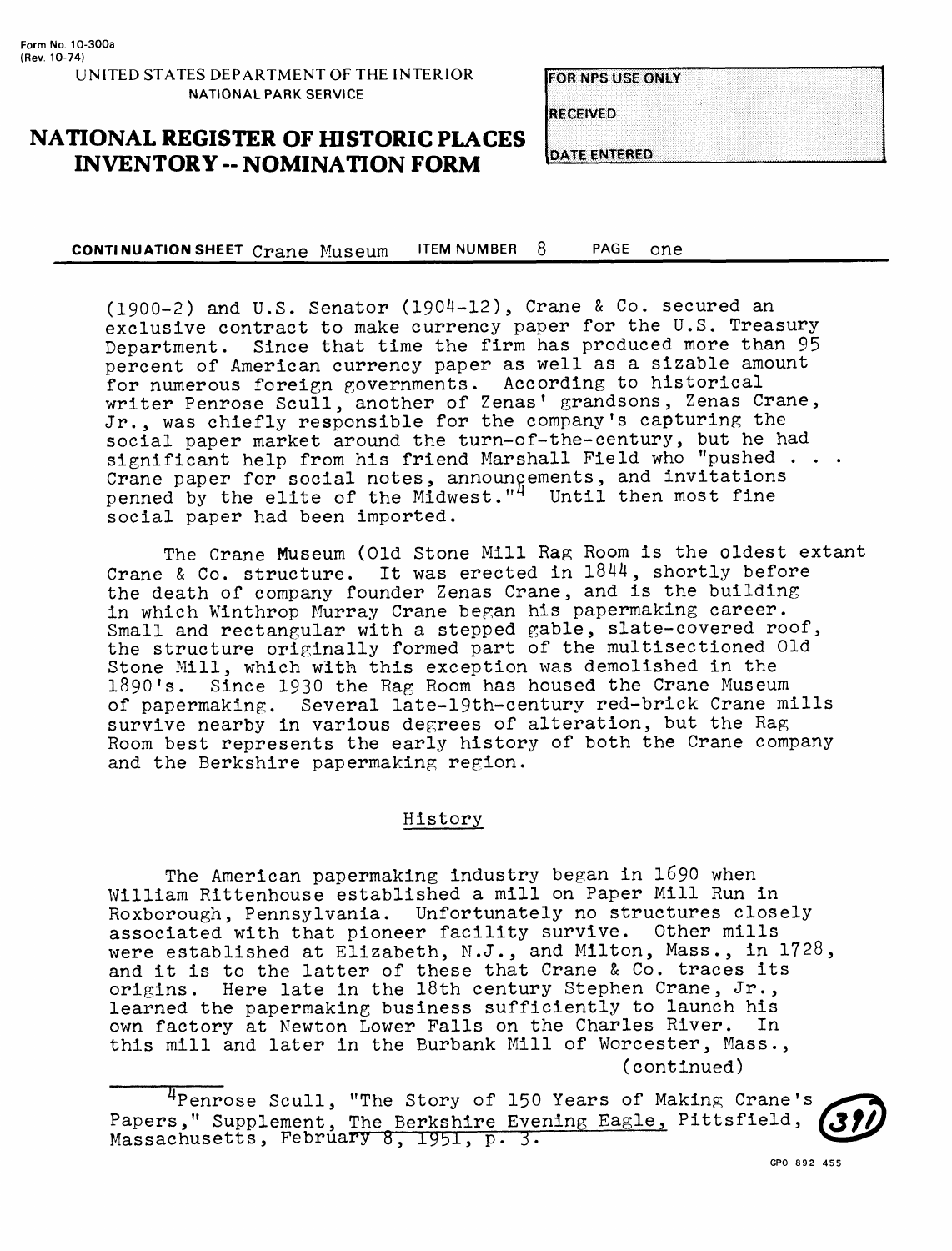RECEIVED

**DATE ENTERED** 

### **NATIONAL REGISTER OF HISTORIC PLACES INVENTORY -- NOMINATION FORM**

**CONTINUATION SHEET** Crane Museum ITEM NUMBER 8 PAGE two

Stephen's younger brother Zenas also acquired papermaklng skills, and In 1801 he used them to Introduce the Industry to the Berkshire Mountain region.

Zenas left Worcester in the summer of 1799 at age 22 and traveled west in search of a suitable location on which to build his own mill. He sought a place that would offer a good market, a plentiful supply of rags from which to extract fiber for paper, and an abundant supply of pure water to turn raggrinding equipment and to cleanse the fibers and prepare the pulp. After rejecting a number of sites he settled in Dalton, Mass., an agricultural community of about 1,000 persons on the swift-flowing Housatonic River in Berkshire County. Just 40 miles west via an old post road lay Albany, N.Y., from which paper could be shipped directly to New York City and other eastern markets. In 1801, after returning briefly to Worcester to secure two partners (Henry Wiswell and John Willard), Crane opened the first paper mill west of the Connecticut River. This marked the beginning of a long-lived family industry. Ever since that time, says Scull, "Crane mills have continuously been busy at the task of making fine paper under the watchful and skilled management of the Crane family."<sup>5</sup>

The opening of Zenas Crane's mill also marked the start of a significant chapter in the overall history of American papermaking. As Smith points out, "the general themes of the history of the paper industry from the early national period to the Civil War are those of slow and gradual movement westward and of growth in production and number of factories."<sup>b</sup> The Crane family's papermaking experience reflects both of these developments. Zenas' first mill was a small, frame, hand-manufacture, one-vat operation that employed seven workers and turned out about 2,500 sheets of paper per day "like most mills in the United States from the late 1790 's to the advent of the machine," says Smith.' Crane sold his share of the business in 1807 but bought it back in 1810, and in 1822 he became the sole owner. By 1831 he had installed a cyclinder papermaking machine and converted the hand-operated process to a mechanized one.

(continued)

51bid., 1. <sup>6</sup>Smith, History of Papermaking in the United States, 17.  $7$ Ibid., 51.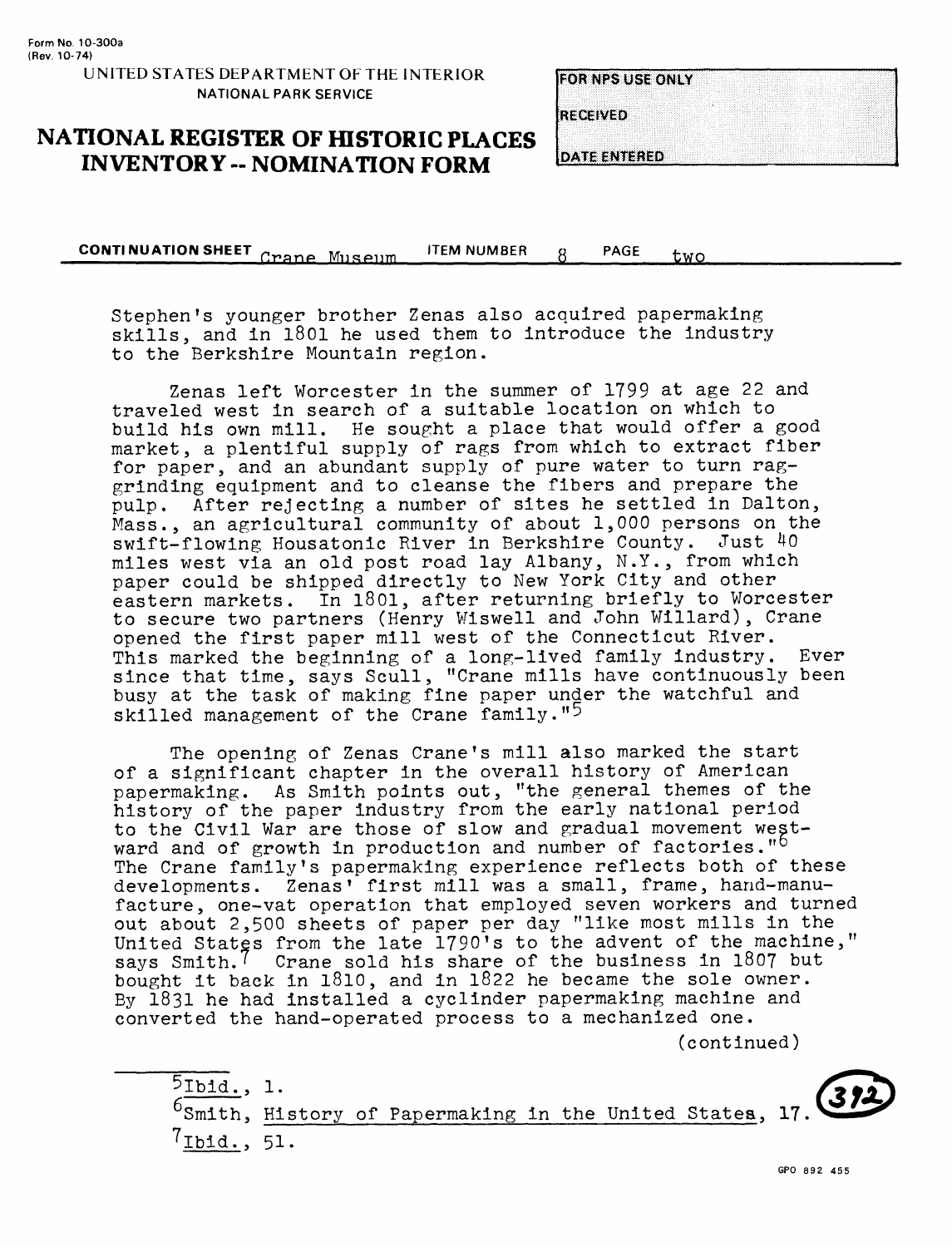**RECEIVED** 

**DATE ENTERED** 

**NATIONAL REGISTER OF HISTORIC PLACES INVENTORY -- NOMINATION FORM** 

**CONTINUATION SHEET** Crane Museum ITEM NUMBER 8 PAGE three\_\_\_\_\_\_\_\_\_\_

Meanwhile other papermakers established mills on the Housatonic, particularly in and near Lee, Mass., and Berkshire County became a nationally known papermaking center. In her recent doctoral dissertation on mechanization in the paper industry, McGaw observes that "during the 1820's and 30's when the cyclinder paper making [sic] machine became common and the l840's and 50's when Fourdrinier machines replaced the cyclinders, Berkshire County grew to be the leading paper making [sic] region in the United States, a distinction it continued to hold through the Civil War years."<sup>8</sup> This "Berkshire industry is held in the minds of Americans today," says Smith, "because of the Crane" company, "the oldest paper manufacturer in continuous operation on the same site" anywhere in the country.<sup>9</sup>

By the time Zenas Crane died in 1845 he had already transferred his papermaking facilities to his sons Zenas Marshall Crane and James Brewer Crane. In 1848 they installed the family's first Pourdrinier machine and thereby continued the firm's tradition of growth and expansion. During the next several decades various members of the Crane family bought or built paper mills along the Housatonic, and eventually all of these that survived the industry's frequent fires became part of Crane & Co., Incorporated. In 1820 the original 1801 facility, Old Berkshire Mill, was sold to David Carson, and in 1872 it burned. With the Cranes as partners, Carson rebuilt it in 1877, and although significantly altered, it continues to operate today. Old Stone Mill, Zenas' second plant, was largely demolished in the 1890's, but its rag room survived, and today it houses the Crane Museum. The Old Red Mill, which Zenas' partners bought in 1809, burned in 1870 and was not replaced until 1892 when Pioneer Mill rose on its site. Bay State Mill, erected about 1850 and operated until 1865 by Seymour Crane and James Wilson and afterward by Zenas Crane, Jr., burned in 1877 and was rebuilt that same year. The Government Mill, which the family purchased in 1879, burned in 1892 and was reconstructed in 1894. At least three additional facilities, including a new Government plant, were completed between 1930 and 1975. Along (continued)

 $8$ McGaw, "The Sources and Impact of Mechanization: The Berkshire County, Massachusetts, Paper Industry," 2. 9Smith, History of Papermaking in the United States, 20-21.

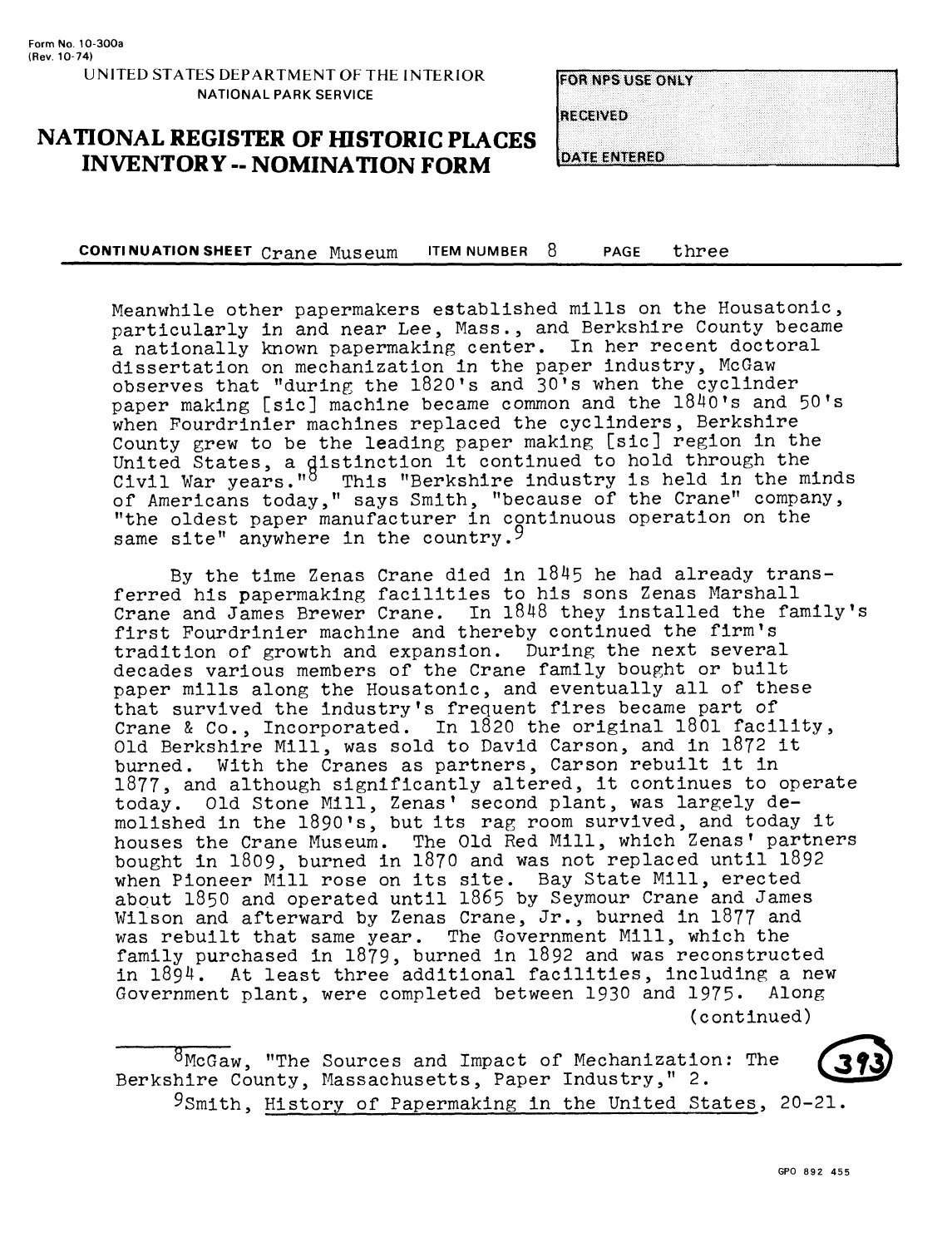**RECEIVED** 

**DATE ENTERED** 

**NATIONAL REGISTER OF HISTORIC PLACES INVENTORY -- NOMINATION FORM**

**CONTINUATION SHEET** Crane Museum ITEM NUMBER 8 PAGE four

with the surviving older facilities they are situated along an approximately 1-mile-long stretch of the river immediately south of the main residential sections of Dalton.

Immediately after the Civil War, Crane & Co. manufactured paper machine-belting and for a brief period made faddish paper collars. The company's chief products, however, were fine papers for banknotes, bonds, and social correspondence, and in each of these areas the firm became the industry leader nationally. Even before the war the American Bank Note Company, which served the engraving needs of most American businesses and numerous foreign governments, had begun to buy most of its bond and currency paper from Crane. This business slumped somewhat after the war but soon recovered thanks largely to Winthrop Murray Crane who entered the family enterprise in 1870. In later years he became Governor of Massachusetts (1900-2) and U.S. Senator (1904-12) with powerful influence within the national Republican Party, but at Crane & Co. he started his career as a laborer in the rag room of Old Stone Mill. He moved on to greater responsibility quickly, however, and in 1873 he secured a contract for Crane to furnish a new kind of paper wrapping to the Winchester Arms Company. Known as Bullet Patch and developed by Crane & Co. especially for Winchester repeating rifles, it sold in large quantities and bolstered company finances significantly. Murray Crane's chief contribution to the company came in 1879 , though, when he secured an exclusive contract for Crane & Co. to manufacture currency paper for the U.S. Treasury and then<br>personally worked out the process for its production. Since personally worked out the process for its production. that time the firm has made more than 95 percent of American currency paper as well as a sizable amount for foreign governments. Murray's brother Zenas, Jr., importantly influenced company fortunes too. Until the turn-of-the-century most fine social paper was imported, but under the prodding of Zenas, Jr., Crane produced a fine rag writing paper second to none, marketed it enthusiastically, and eventually capturing the United States market. Marshall Field, Zenas' friend, helped significantly, says Scull, when he "pushed . . . Crane paper for social notes, announcements, and invitations penned by the elite of the Midwest."<sup>10</sup>

(continued)

 $\frac{10}{\text{Scull}}$ , "The Story of 150 Years of Making Crane's Papers, 3.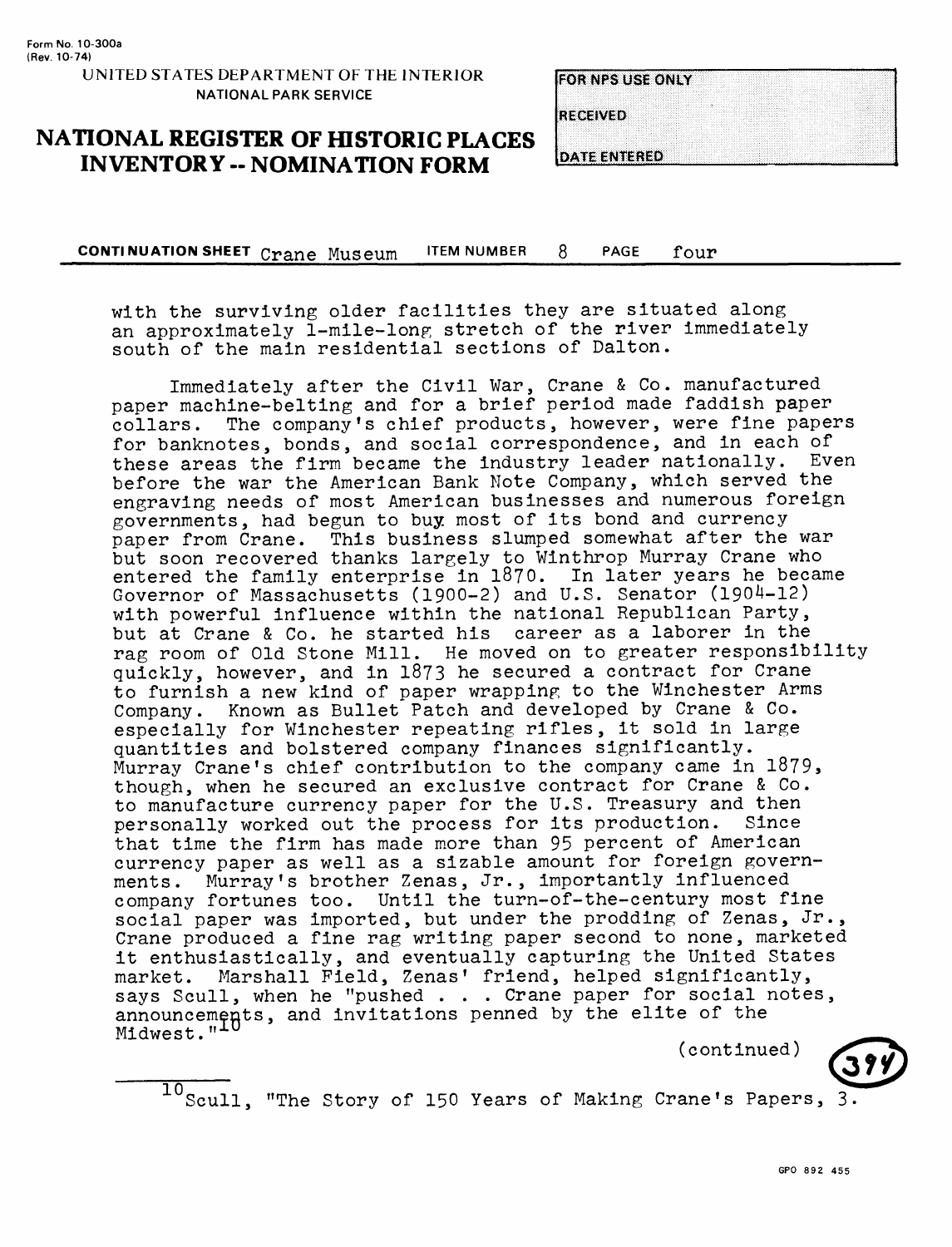**RECEIVED** 

**DATE ENTERED** 

**NATIONAL REGISTER OF HISTORIC PLACES INVENTORY -- NOMINATION FORM** 

**CONTINUATION SHEET** Crane Museum ITEM NUMBER 8 PAGE five

Between 1879 and about 1900 Crane's federal currency paper business tripled, and the American Bank Note Company steadily increased its use of Crane products as the country's needs for bonds and stock certificates grew. Crane & Co. managers had no time to gloat over this success, however, for by the turn-of-thecentury scientists had developed a practical means of making paper from wood pulp, and according to Scull this had launched "a pell-mell race to build pulp and finishing mills filled with  $\frac{1}{n-1}$ . machinery of Rube Goldbergish design and dinosauric proportions."<sup>11</sup> Murray Crane soon proved that despite this revolution in papermaking there would always be room for a specialist alongside the giant firms that were evolving. Without distrubing Crane's lucrative currency paper, banknote, and social paper lines, he encouraged the manufacture of tracing paper for draftsmen, and<br>it became one of the firm's best-selling items. These four it became one of the firm's best-selling items. products continue as Crane mainstays today, along with carbon paper and stationery. The company developed a superior carbon paper stock in the early 1930's and began manufacturing stationary about that same time. Previously Crane had sold its social paper to converters who cut, folded, and hand-bordered it, but in 1932 the company opened its own stationary factory. Crane & Co.'s place in the American papermaking industry has not changed significantly since that period.



 $\frac{11_{\text{Ibid.}}}{4}.$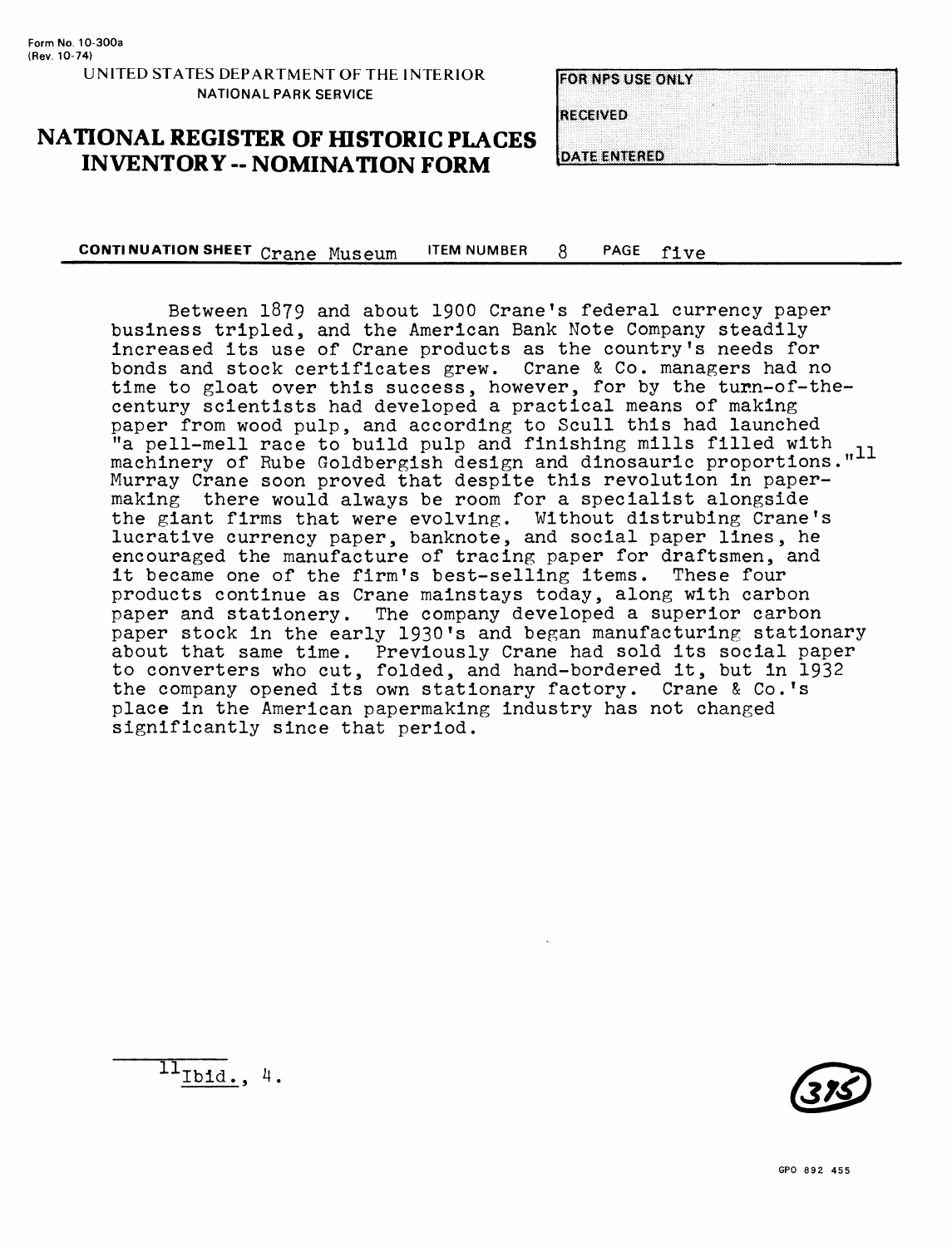**RECEIVED** 

**DATE ENTERED** 

**NATIONAL REGISTER OF HISTORIC PLACES INVENTORY -- NOMINATION FORM**

**CONTINUATION SHEET** Crane Museum ITEM NUMBER 9 PAGE one

- Clark, Victor S., History of Manufactures in the United States, 1860-1893 Vol. II (New York: Peter Smith, 1949). Published originally in 1929.
- Griffin, Solomon Bulkley, W. Murray Crane: A Man and Brother (Boston: Little, Brown, and Company, 1926).
- Haynes, George H., "Winthrop Murray Crane," in Alien Johnson and Dumas Malone (eds.), Dictionary of American Biography, Vol. II, Part 2 (New York: Charles Scribner's Sons, 1930), 510-11.
- Hunter, Dard, Papermaking in Pioneer America (Philadelphia: University of Pennsylvania Press, 1952).
- McGaw, Judith A., "The Sources and Impact of Mechanization: The Berkshire County, Massachusetts, Paper Industry, 1801-1885 As a Care Study." Ph.D. dissertation, New York University, 1977.
- Paper: Some Notes on Its History, Its Making, and the Part That the Crane Mills Have Played in Its Production Since 1801 (Dalton, Mass.: Crane & Co., n.d.)
- Scull, Penrose, "The Story of 150 Years of Making Crane's Papers," Supplement, The Berkshire Evening Eagle, Pittsfield, Mass.., February 8, 1951.
- Smith, David C., History of Papermaking in the United States: 1691-1969 (New York: Lockwood Publishing Co., 1970).
- Stone, Ora L., History of Massachusetts Industries: Their Inception, Growth and Success, 4 Vols.(Boston: The S. J. Clarke Publishing Co., 1930).
- Weeks, Lyman Horace, A History of Paper-Manufacturing in the United States, 1690-1916 (New York: Burt Franklin, 1966). Published originally in 1916.